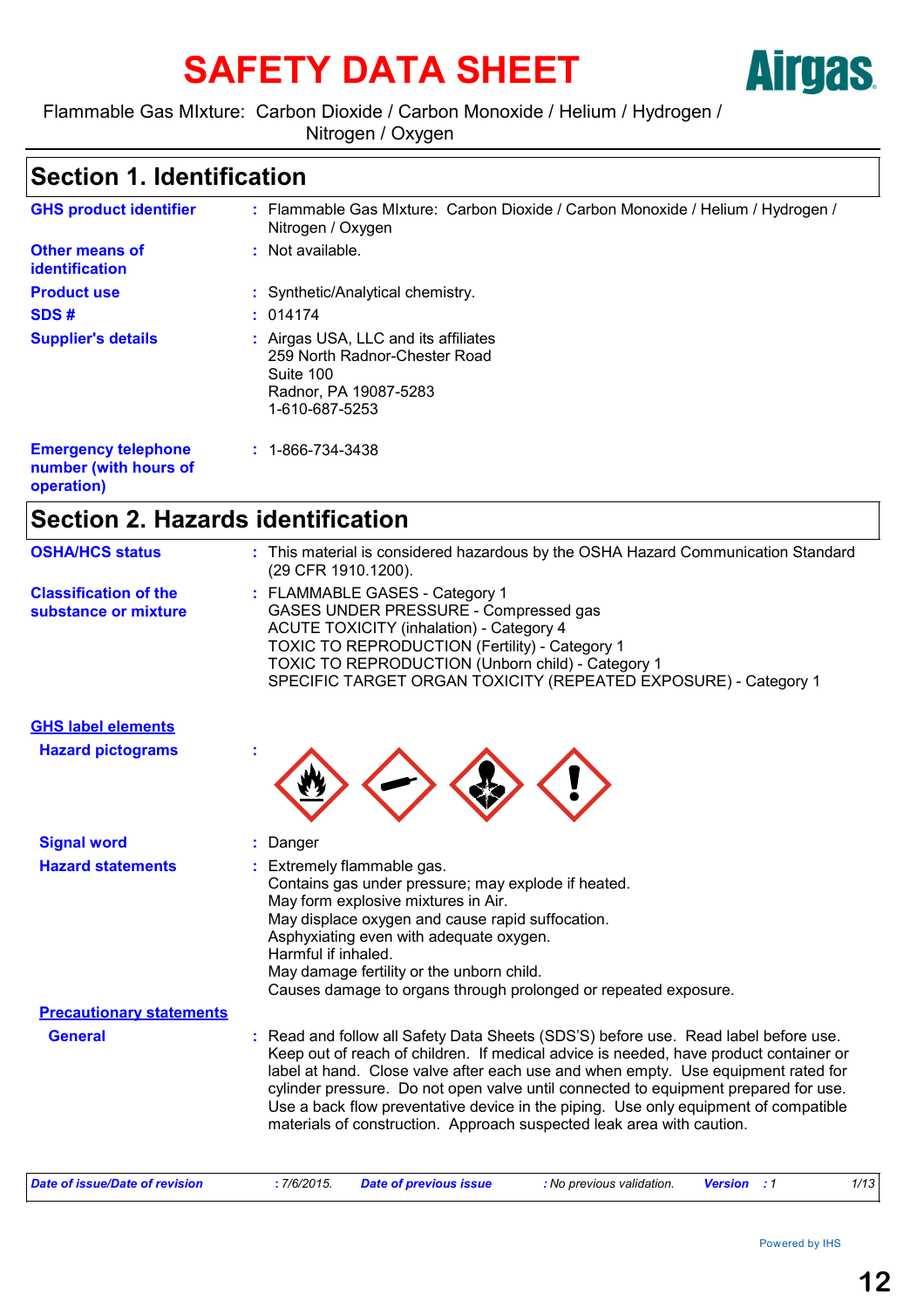## **Section 2. Hazards identification**

|                                            | product. Wash hands thoroughly after handling. Use and store only outdoors or in a<br>well ventilated place.                                                                                                                                                                                                                                                                            |
|--------------------------------------------|-----------------------------------------------------------------------------------------------------------------------------------------------------------------------------------------------------------------------------------------------------------------------------------------------------------------------------------------------------------------------------------------|
| <b>Response</b>                            | : Get medical attention if you feel unwell. IF exposed or concerned: Get medical<br>attention. IF INHALED: Remove victim to fresh air and keep at rest in a position<br>comfortable for breathing. Call a POISON CENTER or physician if you feel unwell.<br>Leaking gas fire: Do not extinguish, unless leak can be stopped safely. Eliminate all<br>ignition sources if safe to do so. |
| <b>Storage</b>                             | : Store locked up. Protect from sunlight. Protect from sunlight when ambient<br>temperature exceeds 52°C/125°F. Store in a well-ventilated place.                                                                                                                                                                                                                                       |
| <b>Disposal</b>                            | : Dispose of contents and container in accordance with all local, regional, national and<br>international regulations.                                                                                                                                                                                                                                                                  |
| <b>Hazards not otherwise</b><br>classified | : In addition to any other important health or physical hazards, this product may displace<br>oxygen and cause rapid suffocation.                                                                                                                                                                                                                                                       |

## **Section 3. Composition/information on ingredients**

| Substance/mixture     | : Mixture        |
|-----------------------|------------------|
| <b>Other means of</b> | : Not available. |
| identification        |                  |

### **CAS number/other identifiers**

| <b>CAS number</b>   | : Not applicable. |
|---------------------|-------------------|
| <b>Product code</b> | : 014174          |

| <b>Ingredient name</b> | $\frac{9}{6}$ | <b>CAS number</b> |
|------------------------|---------------|-------------------|
| hydrogen               | - 99          | 1333-74-0         |
| Nitrogen               | $1 - 88$      | 7727-37-9         |
| Helium                 | $1 - 85$      | 7440-59-7         |
| carbon monoxide        | $10 - 70$     | 630-08-0          |
| oxygen                 | $1 - 10$      | 7782-44-7         |
| Carbon Dioxide         | 0.0001 - 1.99 | 124-38-9          |

**There are no additional ingredients present which, within the current knowledge of the supplier and in the concentrations applicable, are classified as hazardous to health or the environment and hence require reporting in this section.**

**Occupational exposure limits, if available, are listed in Section 8.**

## **Section 4. First aid measures**

| <b>Description of necessary first aid measures</b> |                                                                                                                                                                                                                                                                                                                                                                                                                                                                                                                                                                                                                                                                                                                                                 |
|----------------------------------------------------|-------------------------------------------------------------------------------------------------------------------------------------------------------------------------------------------------------------------------------------------------------------------------------------------------------------------------------------------------------------------------------------------------------------------------------------------------------------------------------------------------------------------------------------------------------------------------------------------------------------------------------------------------------------------------------------------------------------------------------------------------|
| Eye contact                                        | : Immediately flush eyes with plenty of water, occasionally lifting the upper and lower<br>eyelids. Check for and remove any contact lenses. Continue to rinse for at least 10<br>minutes. Get medical attention.                                                                                                                                                                                                                                                                                                                                                                                                                                                                                                                               |
| <b>Inhalation</b>                                  | : Remove victim to fresh air and keep at rest in a position comfortable for breathing. If it<br>is suspected that fumes are still present, the rescuer should wear an appropriate mask<br>or self-contained breathing apparatus. If not breathing, if breathing is irregular or if<br>respiratory arrest occurs, provide artificial respiration or oxygen by trained personnel. It<br>may be dangerous to the person providing aid to give mouth-to-mouth resuscitation.<br>Get medical attention. If necessary, call a poison center or physician. If unconscious,<br>place in recovery position and get medical attention immediately. Maintain an open<br>airway. Loosen tight clothing such as a collar, tie, belt or waistband. In case of |
| Date of issue/Date of revision                     | 2/13<br><b>Date of previous issue</b><br>:7/6/2015<br>: No previous validation.<br><b>Version</b>                                                                                                                                                                                                                                                                                                                                                                                                                                                                                                                                                                                                                                               |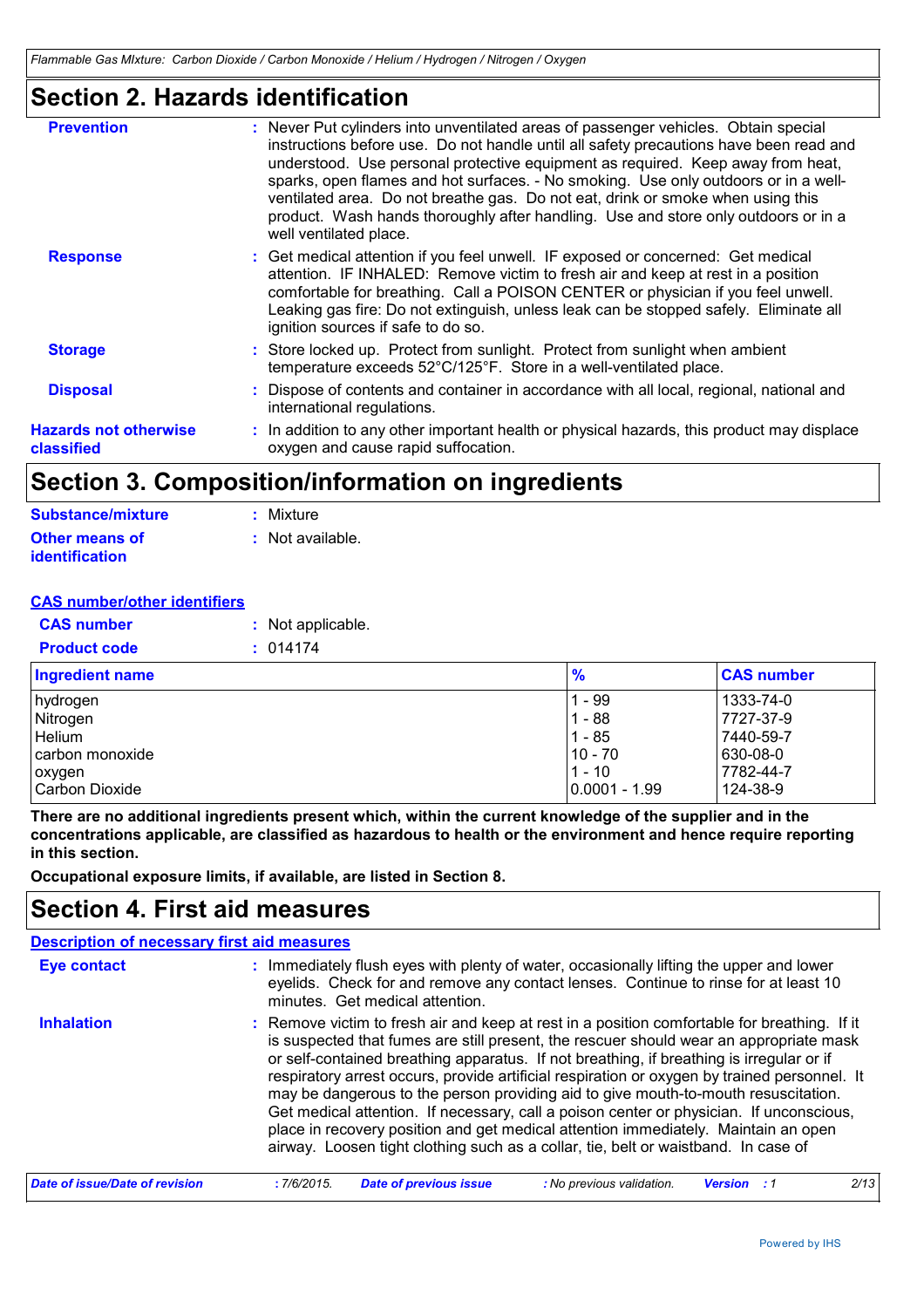## **Section 4. First aid measures**

|                                                    | inhalation of decomposition products in a fire, symptoms may be delayed. The exposed<br>person may need to be kept under medical surveillance for 48 hours.                                                                                                                                                                                                                                                     |
|----------------------------------------------------|-----------------------------------------------------------------------------------------------------------------------------------------------------------------------------------------------------------------------------------------------------------------------------------------------------------------------------------------------------------------------------------------------------------------|
| <b>Skin contact</b>                                | : Flush contaminated skin with plenty of water. Remove contaminated clothing and<br>shoes. To avoid the risk of static discharges and gas ignition, soak contaminated<br>clothing thoroughly with water before removing it. Continue to rinse for at least 10<br>minutes. Get medical attention. Wash clothing before reuse. Clean shoes thoroughly<br>before reuse.                                            |
| <b>Ingestion</b>                                   | : As this product is a gas, refer to the inhalation section.                                                                                                                                                                                                                                                                                                                                                    |
| Most important symptoms/effects, acute and delayed |                                                                                                                                                                                                                                                                                                                                                                                                                 |
| <b>Potential acute health effects</b>              |                                                                                                                                                                                                                                                                                                                                                                                                                 |
| <b>Eye contact</b>                                 | : Contact with rapidly expanding gas may cause burns or frostbite.                                                                                                                                                                                                                                                                                                                                              |
| <b>Inhalation</b>                                  | : Harmful if inhaled. Exposure to decomposition products may cause a health hazard.<br>Serious effects may be delayed following exposure.                                                                                                                                                                                                                                                                       |
| <b>Skin contact</b>                                | : Contact with rapidly expanding gas may cause burns or frostbite.                                                                                                                                                                                                                                                                                                                                              |
| <b>Frostbite</b>                                   | : Try to warm up the frozen tissues and seek medical attention.                                                                                                                                                                                                                                                                                                                                                 |
| <b>Ingestion</b>                                   | : As this product is a gas, refer to the inhalation section.                                                                                                                                                                                                                                                                                                                                                    |
| Over-exposure signs/symptoms                       |                                                                                                                                                                                                                                                                                                                                                                                                                 |
| <b>Eye contact</b>                                 | : No specific data.                                                                                                                                                                                                                                                                                                                                                                                             |
| <b>Inhalation</b>                                  | : Adverse symptoms may include the following:<br>reduced fetal weight<br>increase in fetal deaths<br>skeletal malformations                                                                                                                                                                                                                                                                                     |
| <b>Skin contact</b>                                | : Adverse symptoms may include the following:<br>reduced fetal weight<br>increase in fetal deaths<br>skeletal malformations                                                                                                                                                                                                                                                                                     |
| <b>Ingestion</b>                                   | : Adverse symptoms may include the following:<br>reduced fetal weight<br>increase in fetal deaths<br>skeletal malformations                                                                                                                                                                                                                                                                                     |
|                                                    | <b>Indication of immediate medical attention and special treatment needed, if necessary</b>                                                                                                                                                                                                                                                                                                                     |
| <b>Notes to physician</b>                          | : In case of inhalation of decomposition products in a fire, symptoms may be delayed.<br>The exposed person may need to be kept under medical surveillance for 48 hours.                                                                                                                                                                                                                                        |
| <b>Specific treatments</b>                         | : No specific treatment.                                                                                                                                                                                                                                                                                                                                                                                        |
| <b>Protection of first-aiders</b>                  | : No action shall be taken involving any personal risk or without suitable training. If it is<br>suspected that fumes are still present, the rescuer should wear an appropriate mask or<br>self-contained breathing apparatus. It may be dangerous to the person providing aid to<br>give mouth-to-mouth resuscitation. Wash contaminated clothing thoroughly with water<br>before removing it, or wear gloves. |
|                                                    |                                                                                                                                                                                                                                                                                                                                                                                                                 |

**See toxicological information (Section 11)**

## **Section 5. Fire-fighting measures**

| <b>Extinguishing media</b>               |                                                                 |                               |                           |                    |  |      |
|------------------------------------------|-----------------------------------------------------------------|-------------------------------|---------------------------|--------------------|--|------|
| <b>Suitable extinguishing</b><br>media   | : Use an extinguishing agent suitable for the surrounding fire. |                               |                           |                    |  |      |
| <b>Unsuitable extinguishing</b><br>media | None known.                                                     |                               |                           |                    |  |      |
| <b>Date of issue/Date of revision</b>    | :7/6/2015.                                                      | <b>Date of previous issue</b> | : No previous validation. | <b>Version</b> : 1 |  | 3/13 |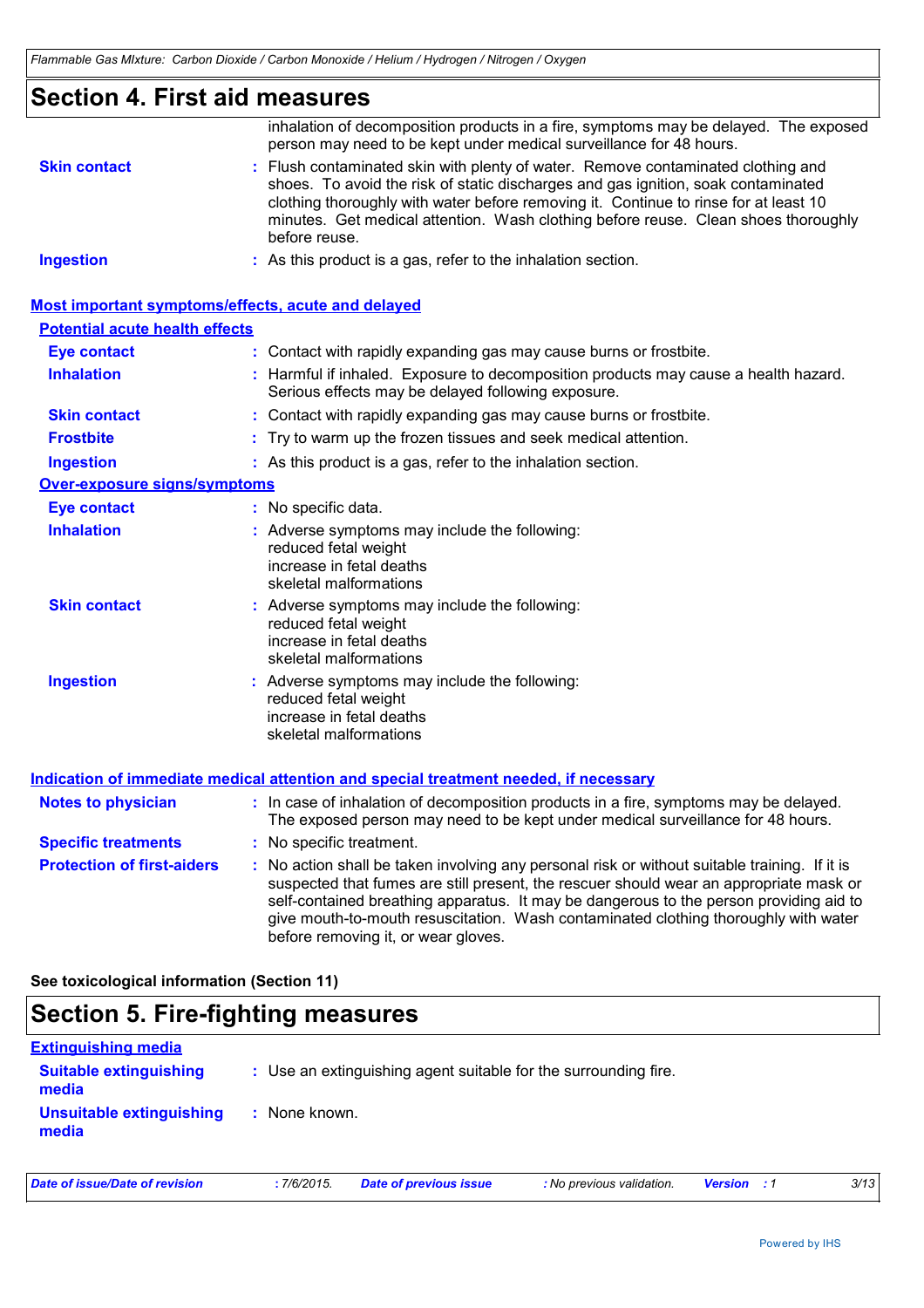## **Section 5. Fire-fighting measures**

| <b>Specific hazards arising</b><br>from the chemical     | : Contains gas under pressure. Extremely flammable gas. In a fire or if heated, a<br>pressure increase will occur and the container may burst, with the risk of a subsequent<br>explosion.                                                                                                                                                                                                                                                                                                                                                                                                                                                                    |
|----------------------------------------------------------|---------------------------------------------------------------------------------------------------------------------------------------------------------------------------------------------------------------------------------------------------------------------------------------------------------------------------------------------------------------------------------------------------------------------------------------------------------------------------------------------------------------------------------------------------------------------------------------------------------------------------------------------------------------|
| <b>Hazardous thermal</b><br>decomposition products       | : Decomposition products may include the following materials:<br>carbon dioxide<br>carbon monoxide<br>nitrogen oxides                                                                                                                                                                                                                                                                                                                                                                                                                                                                                                                                         |
| <b>Special protective actions</b><br>for fire-fighters   | : Promptly isolate the scene by removing all persons from the vicinity of the incident if<br>there is a fire. No action shall be taken involving any personal risk or without suitable<br>training. Contact supplier immediately for specialist advice. Move containers from fire<br>area if this can be done without risk. Use water spray to keep fire-exposed containers<br>cool. If involved in fire, shut off flow immediately if it can be done without risk. If this is<br>impossible, withdraw from area and allow fire to burn. Fight fire from protected location<br>or maximum possible distance. Eliminate all ignition sources if safe to do so. |
| <b>Special protective</b><br>equipment for fire-fighters | : Fire-fighters should wear appropriate protective equipment and self-contained breathing<br>apparatus (SCBA) with a full face-piece operated in positive pressure mode.                                                                                                                                                                                                                                                                                                                                                                                                                                                                                      |

## **Section 6. Accidental release measures**

### **Personal precautions, protective equipment and emergency procedures**

| For non-emergency<br>personnel                               | : Accidental releases pose a serious fire or explosion hazard. No action shall be taken<br>involving any personal risk or without suitable training. Evacuate surrounding areas.<br>Keep unnecessary and unprotected personnel from entering. Shut off all ignition<br>sources. No flares, smoking or flames in hazard area. Avoid breathing gas. Provide<br>adequate ventilation. Wear appropriate respirator when ventilation is inadequate. Put<br>on appropriate personal protective equipment. |  |  |
|--------------------------------------------------------------|-----------------------------------------------------------------------------------------------------------------------------------------------------------------------------------------------------------------------------------------------------------------------------------------------------------------------------------------------------------------------------------------------------------------------------------------------------------------------------------------------------|--|--|
| For emergency responders                                     | : If specialised clothing is required to deal with the spillage, take note of any information<br>in Section 8 on suitable and unsuitable materials. See also the information in "For non-<br>emergency personnel".                                                                                                                                                                                                                                                                                  |  |  |
| <b>Environmental precautions</b>                             | : Ensure emergency procedures to deal with accidental gas releases are in place to avoid<br>contamination of the environment. Inform the relevant authorities if the product has<br>caused environmental pollution (sewers, waterways, soil or air).                                                                                                                                                                                                                                                |  |  |
| <b>Methods and materials for containment and cleaning up</b> |                                                                                                                                                                                                                                                                                                                                                                                                                                                                                                     |  |  |
| <b>Small spill</b>                                           | : Immediately contact emergency personnel. Stop leak if without risk. Use spark-proof<br>tools and explosion-proof equipment.                                                                                                                                                                                                                                                                                                                                                                       |  |  |
| <b>Large spill</b>                                           | Immediately contact emergency personnel. Stop leak if without risk. Use spark-proof<br>tools and explosion-proof equipment. Note: see Section 1 for emergency contact<br>information and Section 13 for waste disposal.                                                                                                                                                                                                                                                                             |  |  |

## **Section 7. Handling and storage**

| <b>Precautions for safe handling</b><br><b>Protective measures</b> | : Put on appropriate personal protective equipment (see Section 8). Contains gas under<br>pressure. Avoid exposure - obtain special instructions before use. Avoid exposure<br>during pregnancy. Do not handle until all safety precautions have been read and<br>understood. Do not get in eyes or on skin or clothing. Do not breathe gas. Use only<br>with adequate ventilation. Wear appropriate respirator when ventilation is inadequate.<br>Do not enter storage areas and confined spaces unless adequately ventilated. Store<br>and use away from heat, sparks, open flame or any other ignition source. Use |  |  |  |  |
|--------------------------------------------------------------------|-----------------------------------------------------------------------------------------------------------------------------------------------------------------------------------------------------------------------------------------------------------------------------------------------------------------------------------------------------------------------------------------------------------------------------------------------------------------------------------------------------------------------------------------------------------------------------------------------------------------------|--|--|--|--|
|                                                                    | explosion-proof electrical (ventilating, lighting and material handling) equipment. Use<br>only non-sparking tools. Empty containers retain product residue and can be hazardous.<br>Do not puncture or incinerate container. Use equipment rated for cylinder pressure.<br>Close valve after each use and when empty. Protect cylinders from physical damage;                                                                                                                                                                                                                                                        |  |  |  |  |
| Date of issue/Date of revision                                     | 4/13<br><b>Date of previous issue</b><br>: No previous validation.<br>:7/6/2015<br>Version                                                                                                                                                                                                                                                                                                                                                                                                                                                                                                                            |  |  |  |  |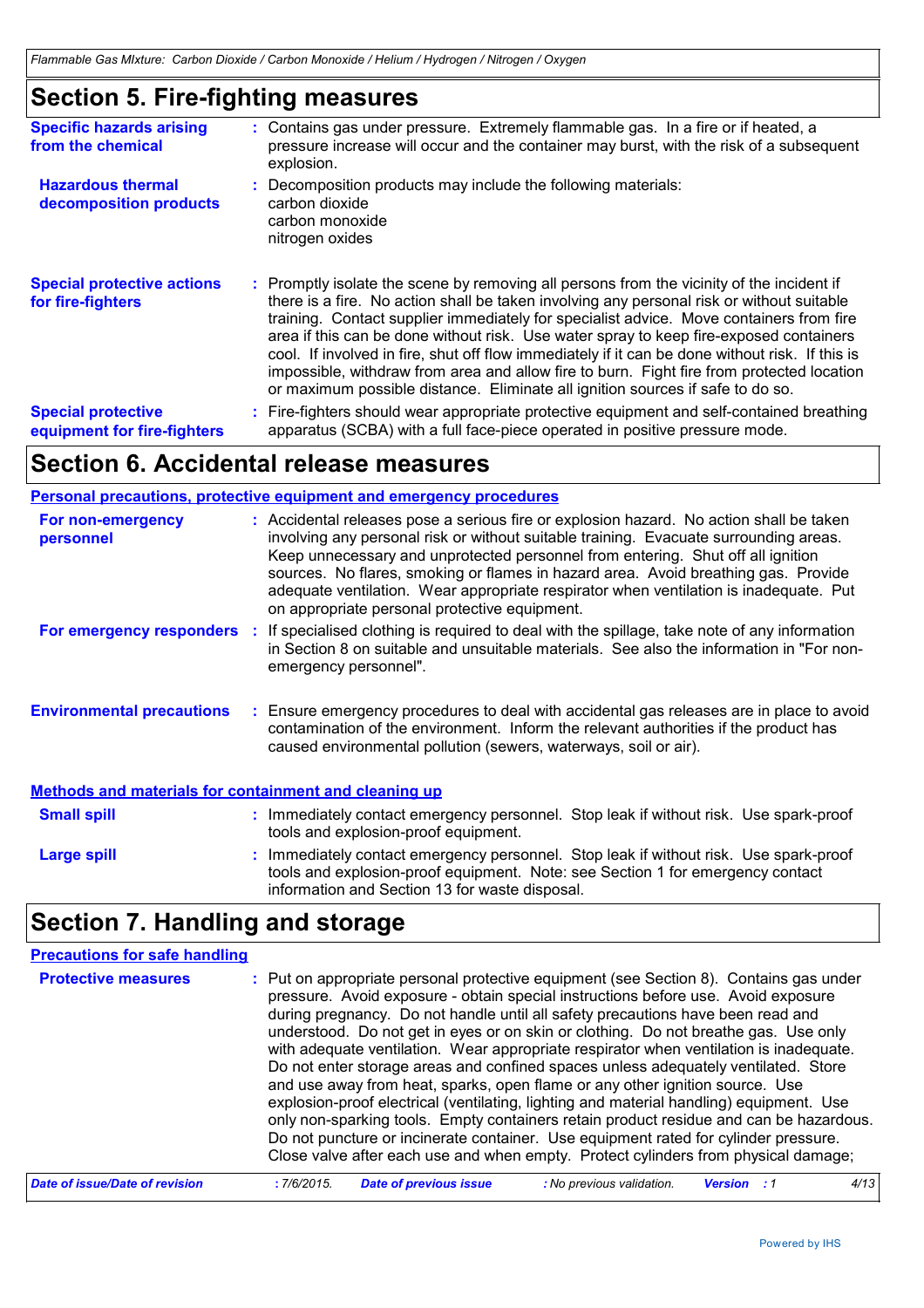## **Section 7. Handling and storage**

do not drag, roll, slide, or drop. Use a suitable hand truck for cylinder movement.

| <b>Advice on general</b><br>occupational hygiene                                 | : Eating, drinking and smoking should be prohibited in areas where this material is<br>handled, stored and processed. Workers should wash hands and face before eating,<br>drinking and smoking. Remove contaminated clothing and protective equipment before<br>entering eating areas. See also Section 8 for additional information on hygiene<br>measures.                                                                                                                                                                               |
|----------------------------------------------------------------------------------|---------------------------------------------------------------------------------------------------------------------------------------------------------------------------------------------------------------------------------------------------------------------------------------------------------------------------------------------------------------------------------------------------------------------------------------------------------------------------------------------------------------------------------------------|
| <b>Conditions for safe storage,</b><br>including any<br><b>incompatibilities</b> | Store in accordance with local regulations. Store in a segregated and approved area.<br>Store away from direct sunlight in a dry, cool and well-ventilated area, away from<br>incompatible materials (see Section 10). Store locked up. Eliminate all ignition sources.<br>Keep container tightly closed and sealed until ready for use. Cylinders should be stored<br>upright, with valve protection cap in place, and firmly secured to prevent falling or being<br>knocked over. Cylinder temperatures should not exceed 52 °C (125 °F). |

## **Section 8. Exposure controls/personal protection**

### **Control parameters**

### **Occupational exposure limits**

| <b>Ingredient name</b><br><b>Exposure limits</b> |                                           |  |
|--------------------------------------------------|-------------------------------------------|--|
| carbon monoxide                                  | <b>ACGIH TLV (United States, 3/2012).</b> |  |
|                                                  | TWA: 29 mg/m <sup>3</sup> 8 hours.        |  |
|                                                  | TWA: 25 ppm 8 hours.                      |  |
|                                                  | NIOSH REL (United States, 1/2013).        |  |
|                                                  | CEIL: 229 mg/m <sup>3</sup>               |  |
|                                                  | CEIL: 200 ppm                             |  |
|                                                  | TWA: 40 mg/m <sup>3</sup> 10 hours.       |  |
|                                                  | TWA: 35 ppm 10 hours.                     |  |
|                                                  | OSHA PEL (United States, 6/2010).         |  |
|                                                  | TWA: 55 mg/m <sup>3</sup> 8 hours.        |  |
|                                                  | TWA: 50 ppm 8 hours.                      |  |
|                                                  | OSHA PEL 1989 (United States, 3/1989).    |  |
|                                                  | CEIL: 229 mg/m <sup>3</sup>               |  |
|                                                  | CEIL: 200 ppm                             |  |
|                                                  | TWA: 40 mg/m <sup>3</sup> 8 hours.        |  |
|                                                  | TWA: 35 ppm 8 hours.                      |  |

| <b>Appropriate engineering</b><br>controls       | : Use only with adequate ventilation. Use process enclosures, local exhaust ventilation or<br>other engineering controls to keep worker exposure to airborne contaminants below any<br>recommended or statutory limits. The engineering controls also need to keep gas,<br>vapor or dust concentrations below any lower explosive limits. Use explosion-proof<br>ventilation equipment.           |
|--------------------------------------------------|---------------------------------------------------------------------------------------------------------------------------------------------------------------------------------------------------------------------------------------------------------------------------------------------------------------------------------------------------------------------------------------------------|
| <b>Environmental exposure</b><br><b>controls</b> | : Emissions from ventilation or work process equipment should be checked to ensure<br>they comply with the requirements of environmental protection legislation. In some<br>cases, fume scrubbers, filters or engineering modifications to the process equipment<br>will be necessary to reduce emissions to acceptable levels.                                                                   |
| <b>Individual protection measures</b>            |                                                                                                                                                                                                                                                                                                                                                                                                   |
| <b>Hygiene measures</b>                          | : Wash hands, forearms and face thoroughly after handling chemical products, before<br>eating, smoking and using the lavatory and at the end of the working period.<br>Appropriate techniques should be used to remove potentially contaminated clothing.<br>Wash contaminated clothing before reusing. Ensure that eyewash stations and safety<br>showers are close to the workstation location. |

| Date of issue/Date of revision | 7/6/2015. | Date of previous issue | : No previous validation. | Version | 5/13 |
|--------------------------------|-----------|------------------------|---------------------------|---------|------|
|                                |           |                        |                           |         |      |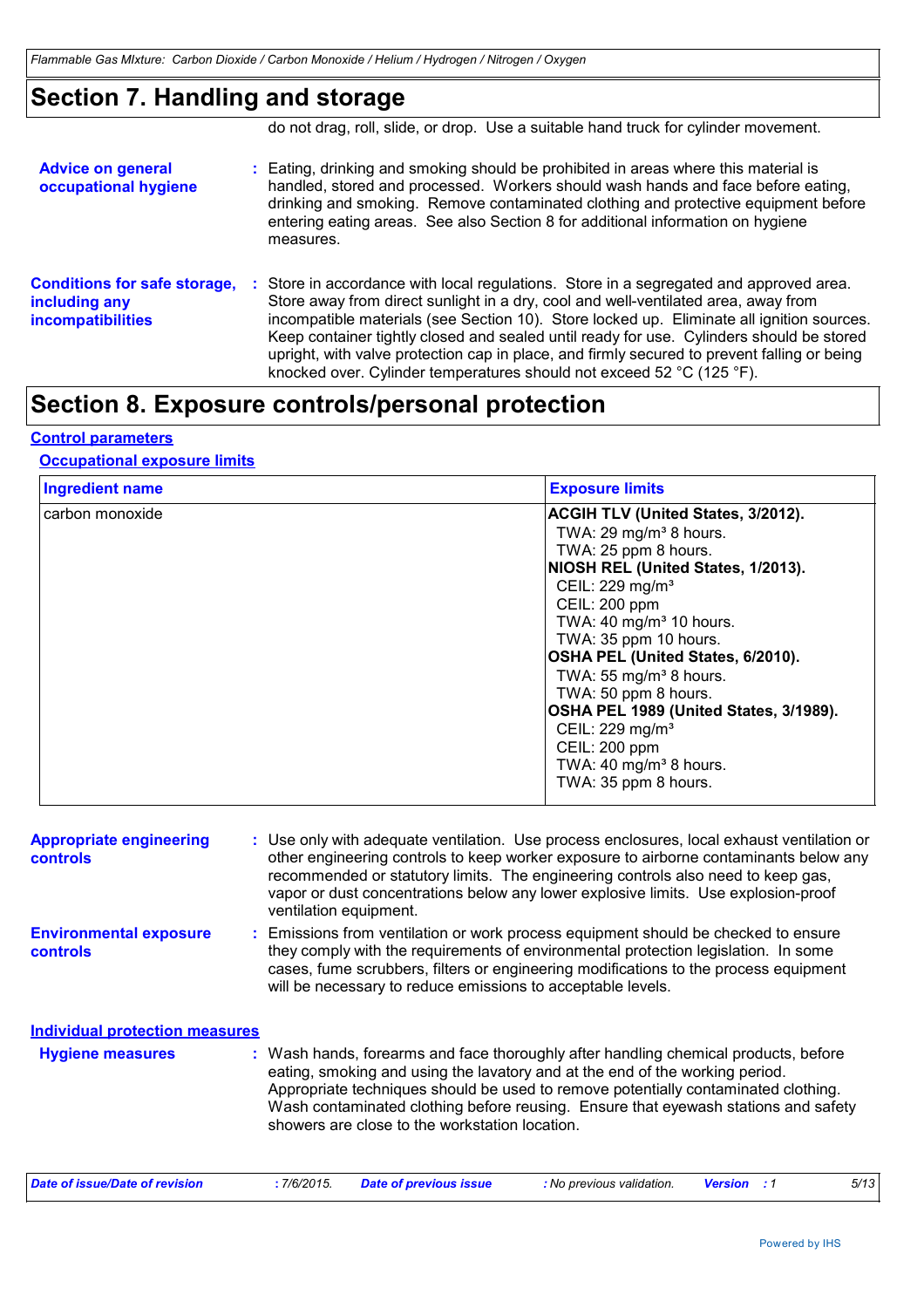## **Section 8. Exposure controls/personal protection**

| <b>Eye/face protection</b>    | : Safety eyewear complying with an approved standard should be used when a risk<br>assessment indicates this is necessary to avoid exposure to liquid splashes, mists,<br>gases or dusts. If contact is possible, the following protection should be worn, unless<br>the assessment indicates a higher degree of protection: safety glasses with side-<br>shields.                                                                                                                                                                                                                                                     |
|-------------------------------|------------------------------------------------------------------------------------------------------------------------------------------------------------------------------------------------------------------------------------------------------------------------------------------------------------------------------------------------------------------------------------------------------------------------------------------------------------------------------------------------------------------------------------------------------------------------------------------------------------------------|
| <b>Skin protection</b>        |                                                                                                                                                                                                                                                                                                                                                                                                                                                                                                                                                                                                                        |
| <b>Hand protection</b>        | : Chemical-resistant, impervious gloves complying with an approved standard should be<br>worn at all times when handling chemical products if a risk assessment indicates this is<br>necessary. Considering the parameters specified by the glove manufacturer, check<br>during use that the gloves are still retaining their protective properties. It should be<br>noted that the time to breakthrough for any glove material may be different for different<br>glove manufacturers. In the case of mixtures, consisting of several substances, the<br>protection time of the gloves cannot be accurately estimated. |
| <b>Body protection</b>        | : Personal protective equipment for the body should be selected based on the task being<br>performed and the risks involved and should be approved by a specialist before<br>handling this product. When there is a risk of ignition from static electricity, wear anti-<br>static protective clothing. For the greatest protection from static discharges, clothing<br>should include anti-static overalls, boots and gloves.                                                                                                                                                                                         |
| <b>Other skin protection</b>  | : Appropriate footwear and any additional skin protection measures should be selected<br>based on the task being performed and the risks involved and should be approved by a<br>specialist before handling this product.                                                                                                                                                                                                                                                                                                                                                                                              |
| <b>Respiratory protection</b> | : Use a properly fitted, air-purifying or air-fed respirator complying with an approved<br>standard if a risk assessment indicates this is necessary. Respirator selection must be<br>based on known or anticipated exposure levels, the hazards of the product and the safe<br>working limits of the selected respirator.                                                                                                                                                                                                                                                                                             |

## **Section 9. Physical and chemical properties**

| <b>Appearance</b>                               |                                                                                                                                                           |
|-------------------------------------------------|-----------------------------------------------------------------------------------------------------------------------------------------------------------|
| <b>Physical state</b>                           | : Gas.                                                                                                                                                    |
| <b>Color</b>                                    | : Not available.                                                                                                                                          |
| <b>Melting/freezing point</b>                   | $: -210.01^{\circ}C$ (-346°F) This is based on data for the following ingredient: nitrogen.<br>Weighted average: $-239.4^{\circ}$ C ( $-398.9^{\circ}$ F) |
| <b>Critical temperature</b>                     | : Lowest known value: -267.9°C (-450.2°F) (helium).                                                                                                       |
| Odor                                            | : Not available.                                                                                                                                          |
| <b>Odor threshold</b>                           | : Not available.                                                                                                                                          |
| pH                                              | Not available.                                                                                                                                            |
| <b>Flash point</b>                              | : Not available.                                                                                                                                          |
| <b>Burning time</b>                             | : Not applicable.                                                                                                                                         |
| <b>Burning rate</b>                             | : Not applicable.                                                                                                                                         |
| <b>Evaporation rate</b>                         | : Not available.                                                                                                                                          |
| <b>Flammability (solid, gas)</b>                | : Not available.                                                                                                                                          |
| Lower and upper explosive<br>(flammable) limits | : Not available.                                                                                                                                          |
| <b>Vapor pressure</b>                           | : Not available.                                                                                                                                          |
| <b>Vapor density</b>                            | Highest known value: 1.5 (Air = 1) (Carbon dioxide). Weighted average: 0.53 (Air = 1)                                                                     |
| <b>Gas Density (Ib/ft 3)</b>                    | : Weighted average: 0.01                                                                                                                                  |
| <b>Relative density</b>                         | : Not applicable.                                                                                                                                         |
| <b>Solubility</b>                               | : Not available.                                                                                                                                          |
| <b>Solubility in water</b>                      | : Not available.                                                                                                                                          |

| Date of issue/Date of revision |
|--------------------------------|
|--------------------------------|

*Date of issue/Date of revision* **:** *7/6/2015. Date of previous issue : No previous validation. Version : 1 6/13*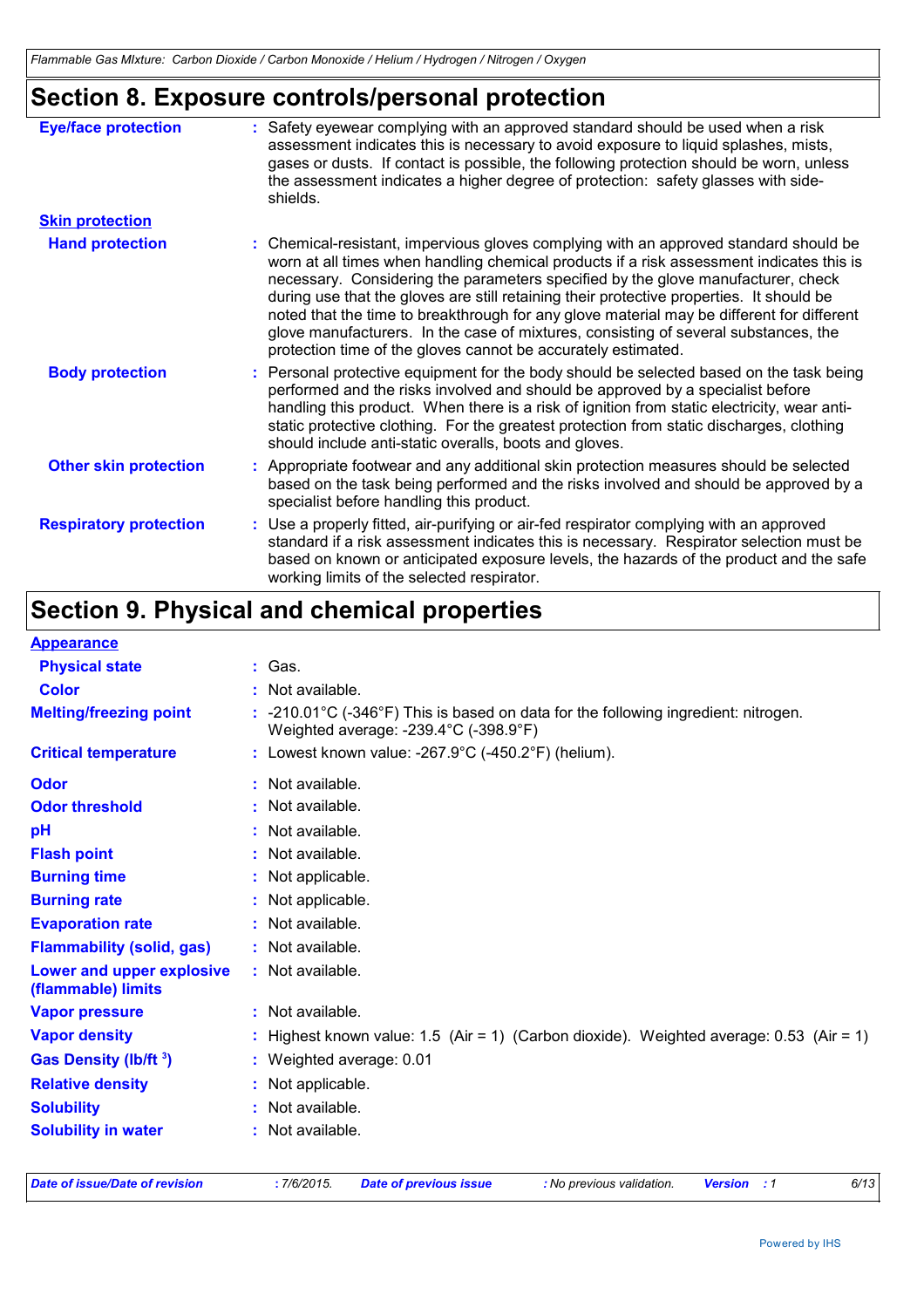## **Section 9. Physical and chemical properties**

| <b>Partition coefficient: n-</b><br>octanol/water | : Not available.  |  |
|---------------------------------------------------|-------------------|--|
| <b>Auto-ignition temperature</b>                  | : Not available.  |  |
| <b>Decomposition temperature</b>                  | : Not available.  |  |
| SADT                                              | : Not available.  |  |
| <b>Viscosity</b>                                  | : Not applicable. |  |

## **Section 10. Stability and reactivity**

| <b>Reactivity</b>                                 |    | : No specific test data related to reactivity available for this product or its ingredients.                                                                                 |
|---------------------------------------------------|----|------------------------------------------------------------------------------------------------------------------------------------------------------------------------------|
| <b>Chemical stability</b>                         |    | : The product is stable.                                                                                                                                                     |
| <b>Possibility of hazardous</b><br>reactions      |    | : Under normal conditions of storage and use, hazardous reactions will not occur.                                                                                            |
| <b>Conditions to avoid</b>                        |    | : Avoid all possible sources of ignition (spark or flame). Do not pressurize, cut, weld,<br>braze, solder, drill, grind or expose containers to heat or sources of ignition. |
| Incompatibility with various<br><b>substances</b> | ÷. | Extremely reactive or incompatible with the following materials: oxidizing materials,<br>reducing materials and combustible materials.                                       |
| <b>Hazardous decomposition</b><br>products        |    | : Under normal conditions of storage and use, hazardous decomposition products should<br>not be produced.                                                                    |

#### Under normal conditions of storage and use, hazardous polymerization will not occur. **: Hazardous polymerization**

## **Section 11. Toxicological information**

#### **Information on toxicological effects**

**Acute toxicity**

| <b>Product/ingredient name</b> | <b>Result</b>         | <b>Species</b> | <b>Dose</b> | <b>Exposure</b> |
|--------------------------------|-----------------------|----------------|-------------|-----------------|
| l carbon monoxide              | ILC50 Inhalation Gas. | Rat            | $3760$ ppm  | hours           |

### **Irritation/Corrosion**

Not available.

### **Sensitization**

Not available.

### **Mutagenicity**

Not available.

#### **Carcinogenicity**

Not available.

### **Reproductive toxicity**

Not available.

### **Teratogenicity**

Not available.

|  |  | Date of issue/Date of revision |  |
|--|--|--------------------------------|--|
|  |  |                                |  |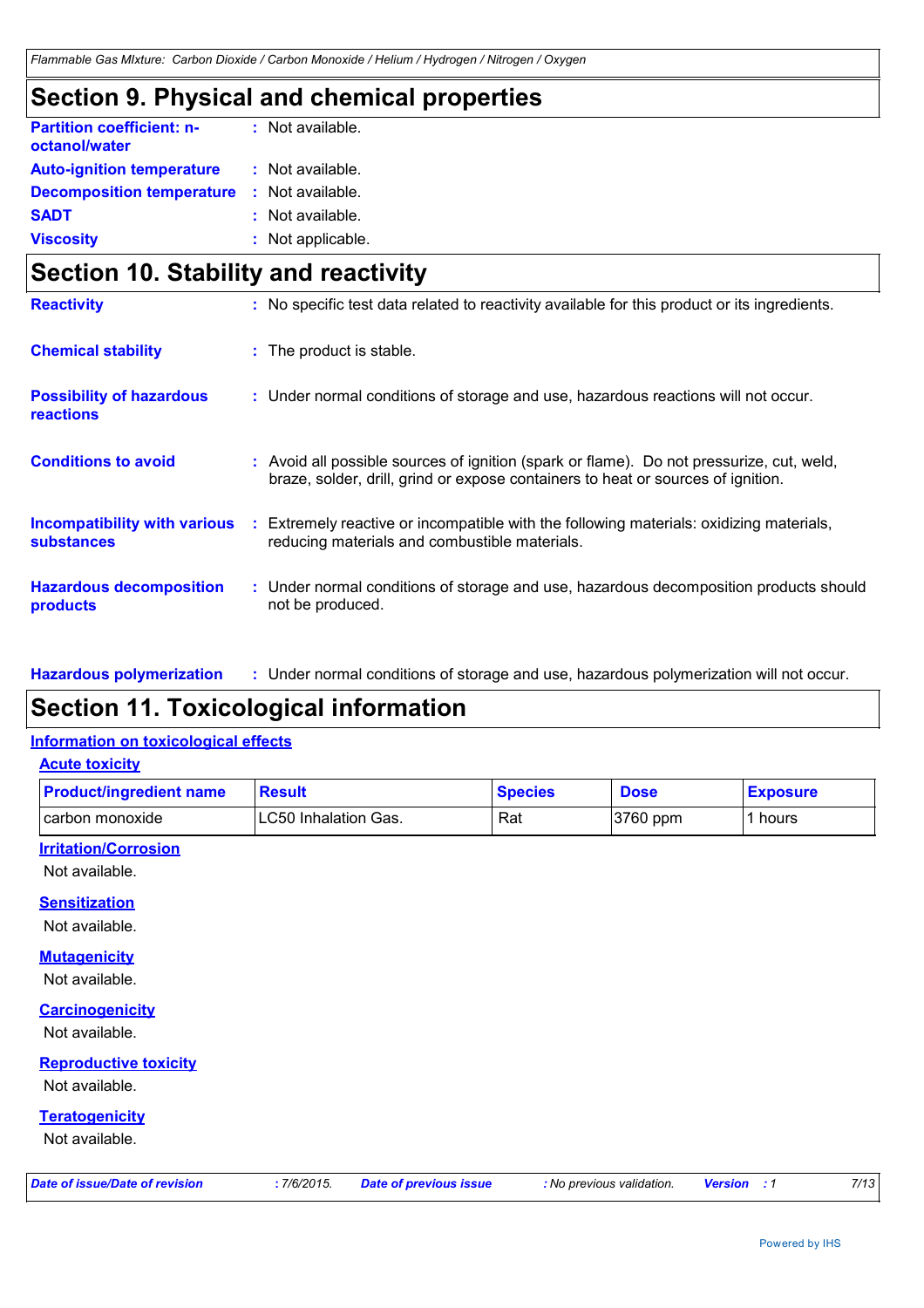## **Section 11. Toxicological information**

### **Specific target organ toxicity (single exposure)**

Not available.

### **Specific target organ toxicity (repeated exposure)**

| <b>Name</b>     | <b>Category</b>       | <b>Route of</b><br><b>exposure</b> | <b>Target organs</b> |
|-----------------|-----------------------|------------------------------------|----------------------|
| carbon monoxide | Category <sup>1</sup> | l Not determined                   | Not determined       |

### **Aspiration hazard**

Not available.

| <b>Information on the likely</b><br>routes of exposure | : Not available.                                                                                                                          |  |  |  |  |
|--------------------------------------------------------|-------------------------------------------------------------------------------------------------------------------------------------------|--|--|--|--|
| <b>Potential acute health effects</b>                  |                                                                                                                                           |  |  |  |  |
| <b>Eye contact</b>                                     | : Contact with rapidly expanding gas may cause burns or frostbite.                                                                        |  |  |  |  |
| <b>Inhalation</b>                                      | : Harmful if inhaled. Exposure to decomposition products may cause a health hazard.<br>Serious effects may be delayed following exposure. |  |  |  |  |
| <b>Skin contact</b>                                    | : Contact with rapidly expanding gas may cause burns or frostbite.                                                                        |  |  |  |  |
| <b>Ingestion</b>                                       | : As this product is a gas, refer to the inhalation section.                                                                              |  |  |  |  |
|                                                        | <b>Symptoms related to the physical, chemical and toxicological characteristics</b>                                                       |  |  |  |  |
| <b>Eye contact</b>                                     | : No specific data.                                                                                                                       |  |  |  |  |
| <b>Inhalation</b>                                      | : Adverse symptoms may include the following:<br>reduced fetal weight<br>increase in fetal deaths<br>skeletal malformations               |  |  |  |  |
| <b>Skin contact</b>                                    | : Adverse symptoms may include the following:<br>reduced fetal weight<br>increase in fetal deaths<br>skeletal malformations               |  |  |  |  |
| <b>Ingestion</b>                                       | : Adverse symptoms may include the following:<br>reduced fetal weight<br>increase in fetal deaths<br>skeletal malformations               |  |  |  |  |
|                                                        | Delayed and immediate effects and also chronic effects from short and long term exposure                                                  |  |  |  |  |
| <b>Short term exposure</b>                             |                                                                                                                                           |  |  |  |  |
| <b>Potential immediate</b><br>effects                  | : Not available.                                                                                                                          |  |  |  |  |
| <b>Potential delayed effects</b>                       | : Not available.                                                                                                                          |  |  |  |  |
| <b>Long term exposure</b>                              |                                                                                                                                           |  |  |  |  |
| <b>Potential immediate</b><br>effects                  | : Not available.                                                                                                                          |  |  |  |  |
| <b>Potential delayed effects</b>                       | : Not available.                                                                                                                          |  |  |  |  |
| <b>Potential chronic health effects</b>                |                                                                                                                                           |  |  |  |  |
| Not available.                                         |                                                                                                                                           |  |  |  |  |
| <b>General</b>                                         | : Causes damage to organs through prolonged or repeated exposure.                                                                         |  |  |  |  |
| <b>Carcinogenicity</b>                                 | : No known significant effects or critical hazards.                                                                                       |  |  |  |  |
| <b>Mutagenicity</b>                                    | : No known significant effects or critical hazards.                                                                                       |  |  |  |  |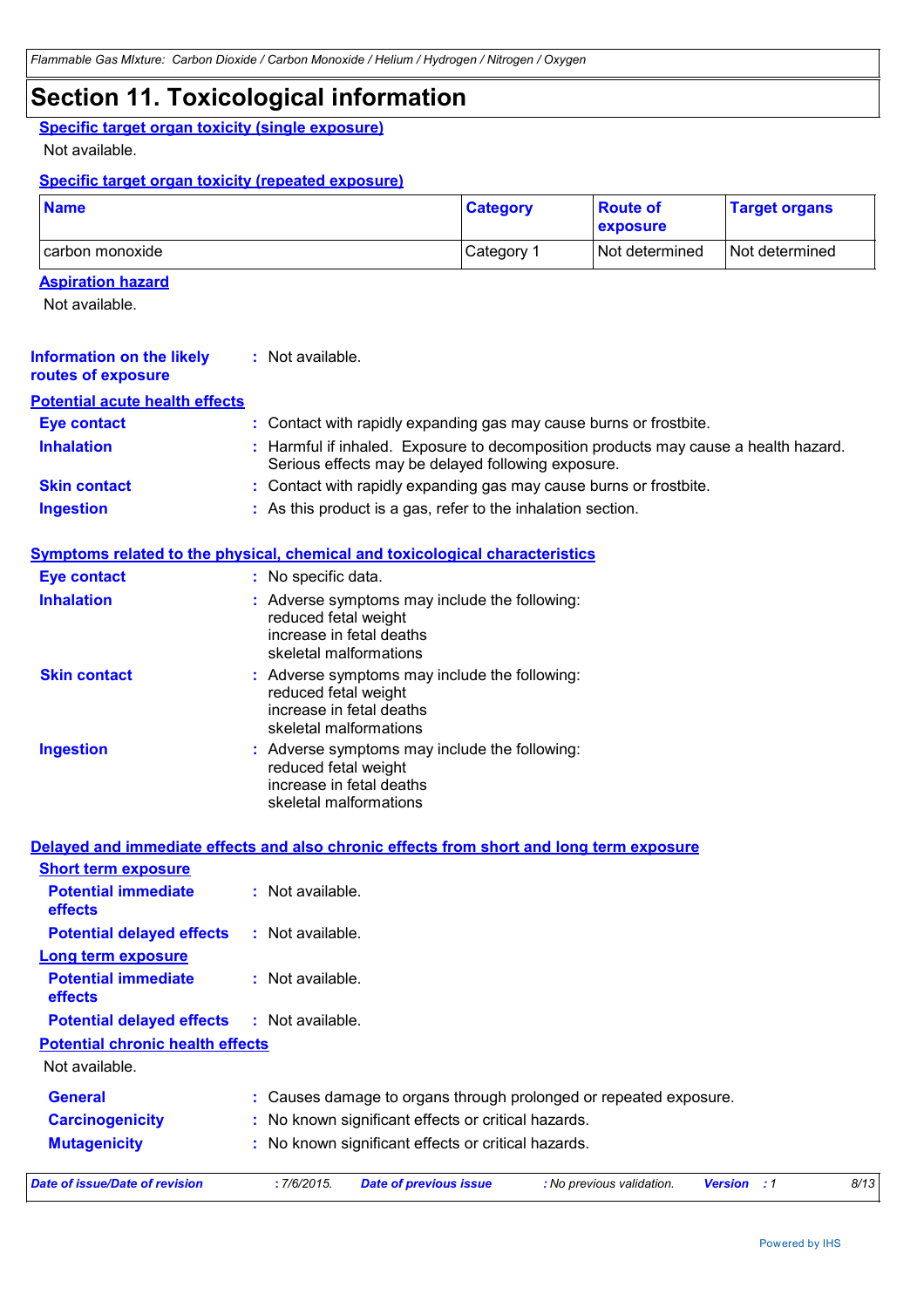## **Section 11. Toxicological information**

- **Teratogenicity :** May damage the unborn child.
- **Developmental effects :** No known significant effects or critical hazards.

**Fertility effects :** May damage fertility.

### **Numerical measures of toxicity**

### **Acute toxicity estimates**

Not available.

## **Section 12. Ecological information**

#### **Toxicity**

Not available.

### **Persistence and degradability**

Not available.

#### **Bioaccumulative potential**

Not available.

#### **Mobility in soil**

**Soil/water partition coefficient (Koc)** 

**:** Not available.

**Other adverse effects** : No known significant effects or critical hazards.

### **Section 13. Disposal considerations**

#### **Disposal methods :**

The generation of waste should be avoided or minimized wherever possible. Disposal of this product, solutions and any by-products should at all times comply with the requirements of environmental protection and waste disposal legislation and any regional local authority requirements. Dispose of surplus and non-recyclable products via a licensed waste disposal contractor. Waste should not be disposed of untreated to the sewer unless fully compliant with the requirements of all authorities with jurisdiction. Empty Airgas-owned pressure vessels should be returned to Airgas. Waste packaging should be recycled. Incineration or landfill should only be considered when recycling is not feasible. This material and its container must be disposed of in a safe way. Empty containers or liners may retain some product residues. Do not puncture or incinerate container.

## **Section 14. Transport information**

|                                       | <b>DOT</b>                                                             | <b>TDG</b>                                                             | <b>Mexico</b>                                                          | <b>IMDG</b>                                                            | <b>IATA</b>                                                            |
|---------------------------------------|------------------------------------------------------------------------|------------------------------------------------------------------------|------------------------------------------------------------------------|------------------------------------------------------------------------|------------------------------------------------------------------------|
| <b>UN number</b>                      | UN1954                                                                 | <b>UN1954</b>                                                          | <b>UN1954</b>                                                          | UN1954                                                                 | UN1954                                                                 |
| <b>UN proper</b><br>shipping name     | COMPRESSED GAS,<br>FLAMMABLE, N.O.S.<br>(hydrogen, carbon<br>monoxide) | COMPRESSED GAS.<br>FLAMMABLE, N.O.S.<br>(hydrogen, carbon<br>monoxide) | COMPRESSED GAS.<br>FLAMMABLE, N.O.S.<br>(hydrogen, carbon<br>monoxide) | COMPRESSED GAS.<br>FLAMMABLE, N.O.S.<br>(hydrogen, carbon<br>monoxide) | COMPRESSED GAS.<br>FLAMMABLE, N.O.S.<br>(hydrogen, carbon<br>monoxide) |
|                                       |                                                                        |                                                                        |                                                                        |                                                                        |                                                                        |
| <b>Date of issue/Date of revision</b> |                                                                        | <b>Date of previous issue</b><br>:7/6/2015                             |                                                                        | : No previous validation.                                              | 9/13<br><b>Version</b><br>. . 1                                        |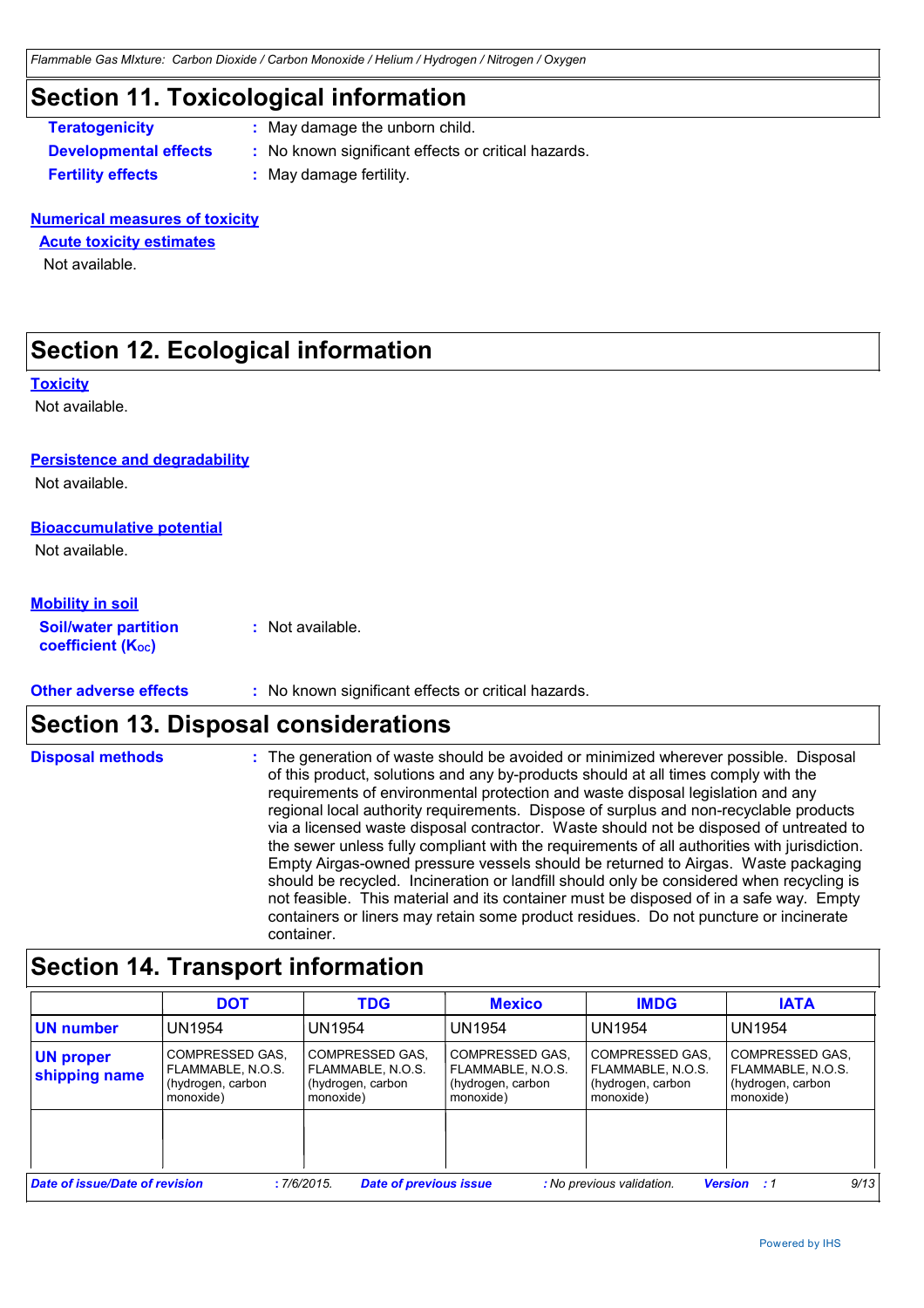## **Section 14. Transport information**

| <b>Transport</b>                        | 2.1                      | 2.1                                                                                               | 2.1            | 2.1     | 2.1 |
|-----------------------------------------|--------------------------|---------------------------------------------------------------------------------------------------|----------------|---------|-----|
| hazard class(es)                        | FLAMMABLE GAS            |                                                                                                   | <u>نځا</u>     | $\bf v$ |     |
| <b>Packing group</b>                    | $\overline{\phantom{a}}$ |                                                                                                   | $\blacksquare$ |         |     |
| <b>Environment</b>                      | No.                      | No.                                                                                               | No.            | No.     | No. |
| <b>Additional</b><br><b>information</b> |                          | <b>Explosive Limit and</b><br><b>Limited Quantity Index</b><br>0.125<br><b>ERAP Index</b><br>3000 |                |         |     |
|                                         |                          | <b>Passenger Carrying</b><br><b>Ship Index</b><br>Forbidden                                       |                |         |     |
|                                         |                          | <b>Passenger Carrying</b><br>Road or Rail Index<br>Forbidden                                      |                |         |     |

**"Refer to CFR 49 (or authority having jurisdiction) to determine the information required for shipment of the product."** 

**Special precautions for user** : Transport within user's premises: always transport in closed containers that are upright and secure. Ensure that persons transporting the product know what to do in the event of an accident or spillage.

**Transport in bulk according :** Not available. **to Annex II of MARPOL 73/78 and the IBC Code**

## **Section 15. Regulatory information**

| <b>U.S. Federal regulations</b>                                                   | : TSCA 8(a) CDR Exempt/Partial exemption: Not determined<br>United States inventory (TSCA 8b): All components are listed or exempted.<br>Clean Air Act (CAA) 112 regulated flammable substances: hydrogen |
|-----------------------------------------------------------------------------------|-----------------------------------------------------------------------------------------------------------------------------------------------------------------------------------------------------------|
| <b>Clean Air Act Section 112</b><br>(b) Hazardous Air<br><b>Pollutants (HAPS)</b> | : Not listed                                                                                                                                                                                              |
| <b>Clean Air Act Section 602</b><br><b>Class I Substances</b>                     | : Not listed                                                                                                                                                                                              |
| <b>Clean Air Act Section 602</b><br><b>Class II Substances</b>                    | : Not listed                                                                                                                                                                                              |
| <b>DEA List I Chemicals</b><br>(Precursor Chemicals)                              | : Not listed                                                                                                                                                                                              |
| <b>DEA List II Chemicals</b><br><b>(Essential Chemicals)</b>                      | : Not listed                                                                                                                                                                                              |
| <b>SARA 302/304</b>                                                               |                                                                                                                                                                                                           |
| <b>Composition/information on ingredients</b>                                     |                                                                                                                                                                                                           |
| No products were found.                                                           |                                                                                                                                                                                                           |
| <b>SARA 304 RQ</b>                                                                | : Not applicable.                                                                                                                                                                                         |
| <b>Date of issue/Date of revision</b>                                             | :7/6/2015.<br>10/13<br><b>Date of previous issue</b><br>: No previous validation.<br><b>Version</b> : 1                                                                                                   |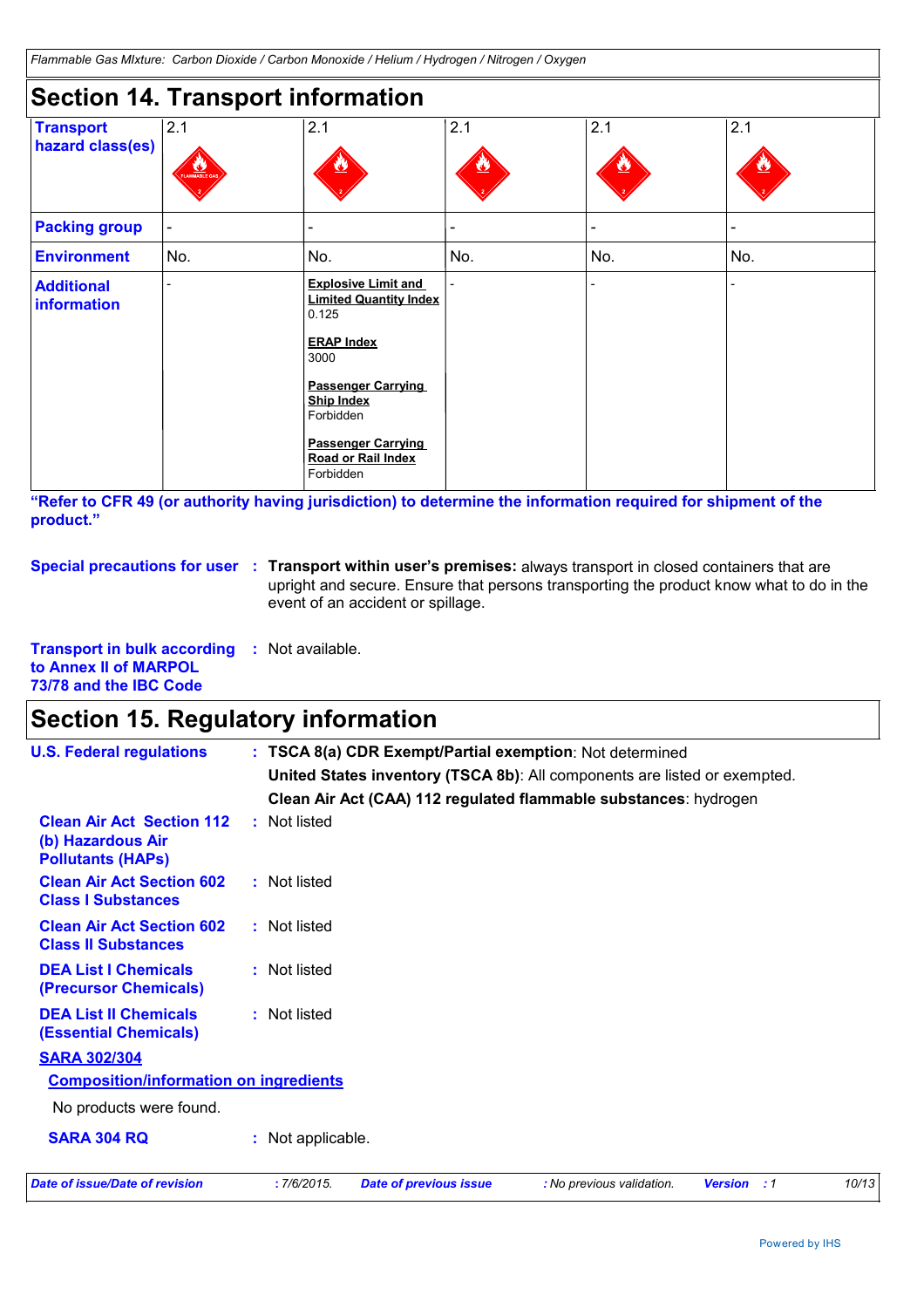## **Section 15. Regulatory information**

### **SARA 311/312**

**Classification :** Fire hazard Sudden release of pressure Immediate (acute) health hazard Delayed (chronic) health hazard

### **Composition/information on ingredients**

| <b>Name</b>       | $\frac{9}{6}$ | <b>Fire</b> | <b>Sudden</b><br><b>hazard</b> release of<br><b>pressure</b> | <b>Reactive</b> | Immediate<br>(acute)<br>health<br>hazard | <b>Delaved</b><br>(chronic)<br>health<br><b>hazard</b> |
|-------------------|---------------|-------------|--------------------------------------------------------------|-----------------|------------------------------------------|--------------------------------------------------------|
| I carbon monoxide | $10 - 70$     | Yes.        | Yes.                                                         | INo.            | Yes.                                     | Yes.                                                   |

#### **State regulations**

| <b>Massachusetts</b> | : The following components are listed: NITROGEN; HYDROGEN; HELIUM; CARBON<br>MONOXIDE; OXYGEN (LIQUID); CARBON DIOXIDE           |
|----------------------|----------------------------------------------------------------------------------------------------------------------------------|
| <b>New York</b>      | : None of the components are listed.                                                                                             |
| <b>New Jersey</b>    | : The following components are listed: NITROGEN; HYDROGEN; HELIUM; CARBON<br>MONOXIDE; OXYGEN; CARBON DIOXIDE; CARBONIC ACID GAS |
| Pennsylvania         | : The following components are listed: NITROGEN; HYDROGEN; HELIUM; CARBON<br>MONOXIDE; OXYGEN; CARBON DIOXIDE                    |
| California Duais, CE |                                                                                                                                  |

### **California Prop. 65**

**WARNING:** This product contains a chemical known to the State of California to cause birth defects or other reproductive harm.

| <b>Ingredient name</b>                                                             |              | <b>Cancer</b>                    | <b>Reproductive</b>                                                                                                                                       | <b>No significant risk</b><br>level                                                                                                                                                                                                                                                                    | <b>Maximum</b><br>acceptable dosage<br>level |  |
|------------------------------------------------------------------------------------|--------------|----------------------------------|-----------------------------------------------------------------------------------------------------------------------------------------------------------|--------------------------------------------------------------------------------------------------------------------------------------------------------------------------------------------------------------------------------------------------------------------------------------------------------|----------------------------------------------|--|
| carbon monoxide                                                                    |              | No.                              | Yes.                                                                                                                                                      | No.                                                                                                                                                                                                                                                                                                    | No.                                          |  |
| <b>Canada inventory</b>                                                            |              |                                  | : All components are listed or exempted.                                                                                                                  |                                                                                                                                                                                                                                                                                                        |                                              |  |
| <b>International requlations</b>                                                   |              |                                  |                                                                                                                                                           |                                                                                                                                                                                                                                                                                                        |                                              |  |
| <b>International lists</b>                                                         |              | Japan inventory: Not determined. | Korea inventory: All components are listed or exempted.<br>Malaysia Inventory (EHS Register): Not determined.<br>Taiwan inventory (CSNN): Not determined. | : Australia inventory (AICS): All components are listed or exempted.<br>China inventory (IECSC): All components are listed or exempted.<br>New Zealand Inventory of Chemicals (NZIoC): All components are listed or exempted.<br>Philippines inventory (PICCS): All components are listed or exempted. |                                              |  |
| <b>Chemical Weapons</b><br><b>Convention List Schedule</b><br><b>I</b> Chemicals   | : Not listed |                                  |                                                                                                                                                           |                                                                                                                                                                                                                                                                                                        |                                              |  |
| <b>Chemical Weapons</b><br><b>Convention List Schedule</b><br><b>Il Chemicals</b>  | : Not listed |                                  |                                                                                                                                                           |                                                                                                                                                                                                                                                                                                        |                                              |  |
| <b>Chemical Weapons</b><br><b>Convention List Schedule</b><br><b>III Chemicals</b> | : Not listed |                                  |                                                                                                                                                           |                                                                                                                                                                                                                                                                                                        |                                              |  |

### **Canada**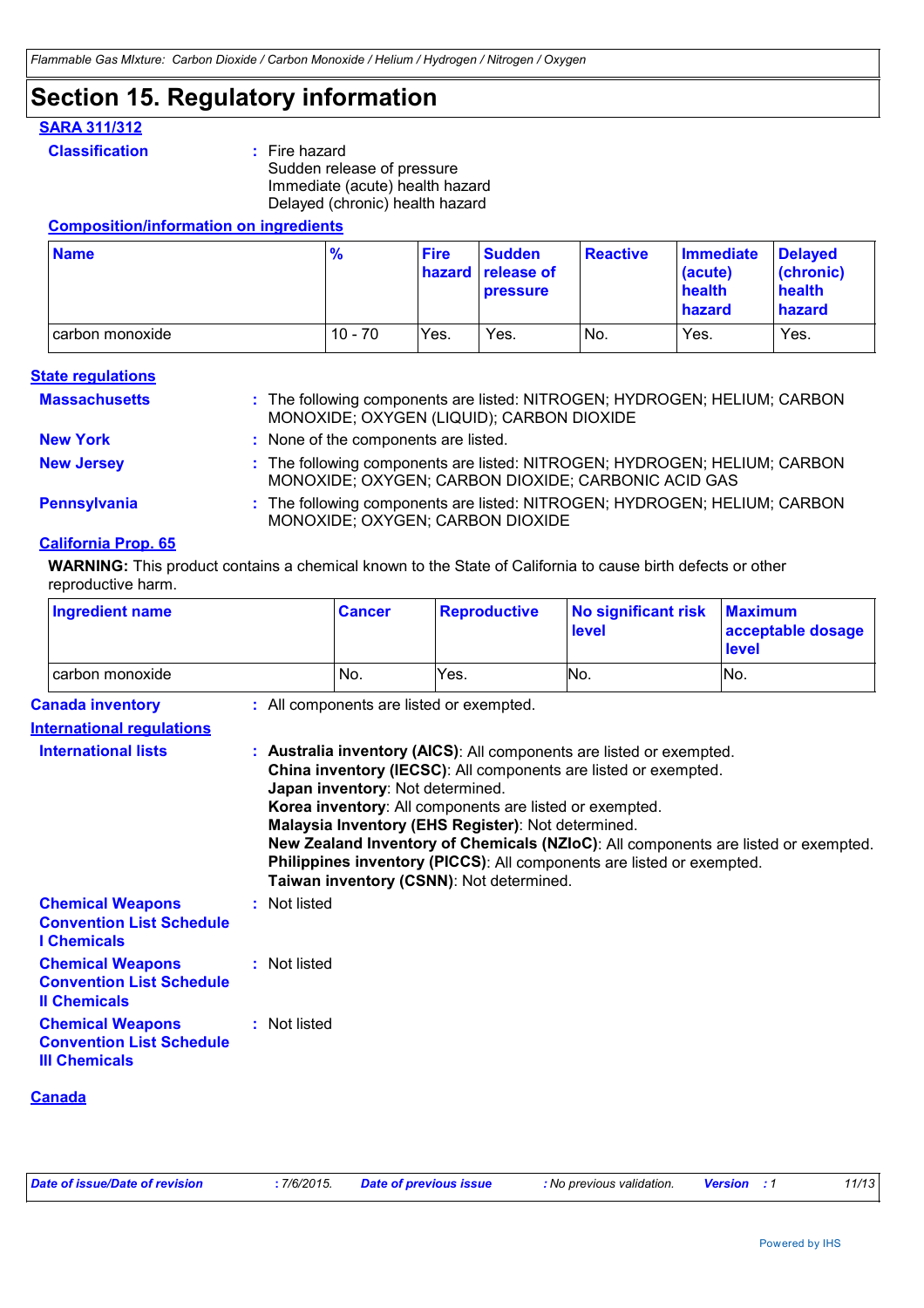## **Section 15. Regulatory information**

| <b>WHMIS (Canada)</b> | : Class A: Compressed gas.<br>Class B-1: Flammable gas.<br>Class D-1A: Material causing immediate and serious toxic effects (Very toxic).<br>Class D-2A: Material causing other toxic effects (Very toxic).                                                                                                                                                                                                                               |
|-----------------------|-------------------------------------------------------------------------------------------------------------------------------------------------------------------------------------------------------------------------------------------------------------------------------------------------------------------------------------------------------------------------------------------------------------------------------------------|
|                       | <b>CEPA Toxic substances:</b> The following components are listed: Carbon dioxide<br><b>Canadian ARET:</b> None of the components are listed.<br><b>Canadian NPRI:</b> The following components are listed: Carbon monoxide<br>Alberta Designated Substances: None of the components are listed.<br>Ontario Designated Substances: None of the components are listed.<br>Quebec Designated Substances: None of the components are listed. |

## **Section 16. Other information**

|  | <b>Canada Label requirements : Class A: Compressed gas.</b> |  |
|--|-------------------------------------------------------------|--|
|--|-------------------------------------------------------------|--|

Class B-1: Flammable gas. Class D-1A: Material causing immediate and serious toxic effects (Very toxic).

Class D-2A: Material causing other toxic effects (Very toxic).

### **Hazardous Material Information System (U.S.A.)**



**Caution: HMIS® ratings are based on a 0-4 rating scale, with 0 representing minimal hazards or risks, and 4 representing significant hazards or risks Although HMIS® ratings are not required on SDSs under 29 CFR 1910. 1200, the preparer may choose to provide them. HMIS® ratings are to be used with a fully implemented HMIS® program. HMIS® is a registered mark of the National Paint & Coatings Association (NPCA). HMIS® materials may be purchased exclusively from J. J. Keller (800) 327-6868.**

**The customer is responsible for determining the PPE code for this material.**

**National Fire Protection Association (U.S.A.)**



**Reprinted with permission from NFPA 704-2001, Identification of the Hazards of Materials for Emergency Response Copyright ©1997, National Fire Protection Association, Quincy, MA 02269. This reprinted material is not the complete and official position of the National Fire Protection Association, on the referenced subject which is represented only by the standard in its entirety.**

**Copyright ©2001, National Fire Protection Association, Quincy, MA 02269. This warning system is intended to be interpreted and applied only by properly trained individuals to identify fire, health and reactivity hazards of chemicals. The user is referred to certain limited number of chemicals with recommended classifications in NFPA 49 and NFPA 325, which would be used as a guideline only. Whether the chemicals are classified by NFPA or not, anyone using the 704 systems to classify chemicals does so at their own risk.**

| <u>History</u>                    |                           |
|-----------------------------------|---------------------------|
| <b>Date of printing</b>           | : 7/6/2015                |
| Date of issue/Date of<br>revision | : 7/6/2015.               |
| Date of previous issue            | : No previous validation. |
| <b>Version</b>                    | $\pm$ 1                   |

| Date of issue/Date of revision | : 7/6/2015. | <b>Date of previous issue</b> | : No previous validation. | <b>Version</b> : 1 | 12/13 |
|--------------------------------|-------------|-------------------------------|---------------------------|--------------------|-------|
|                                |             |                               |                           |                    |       |